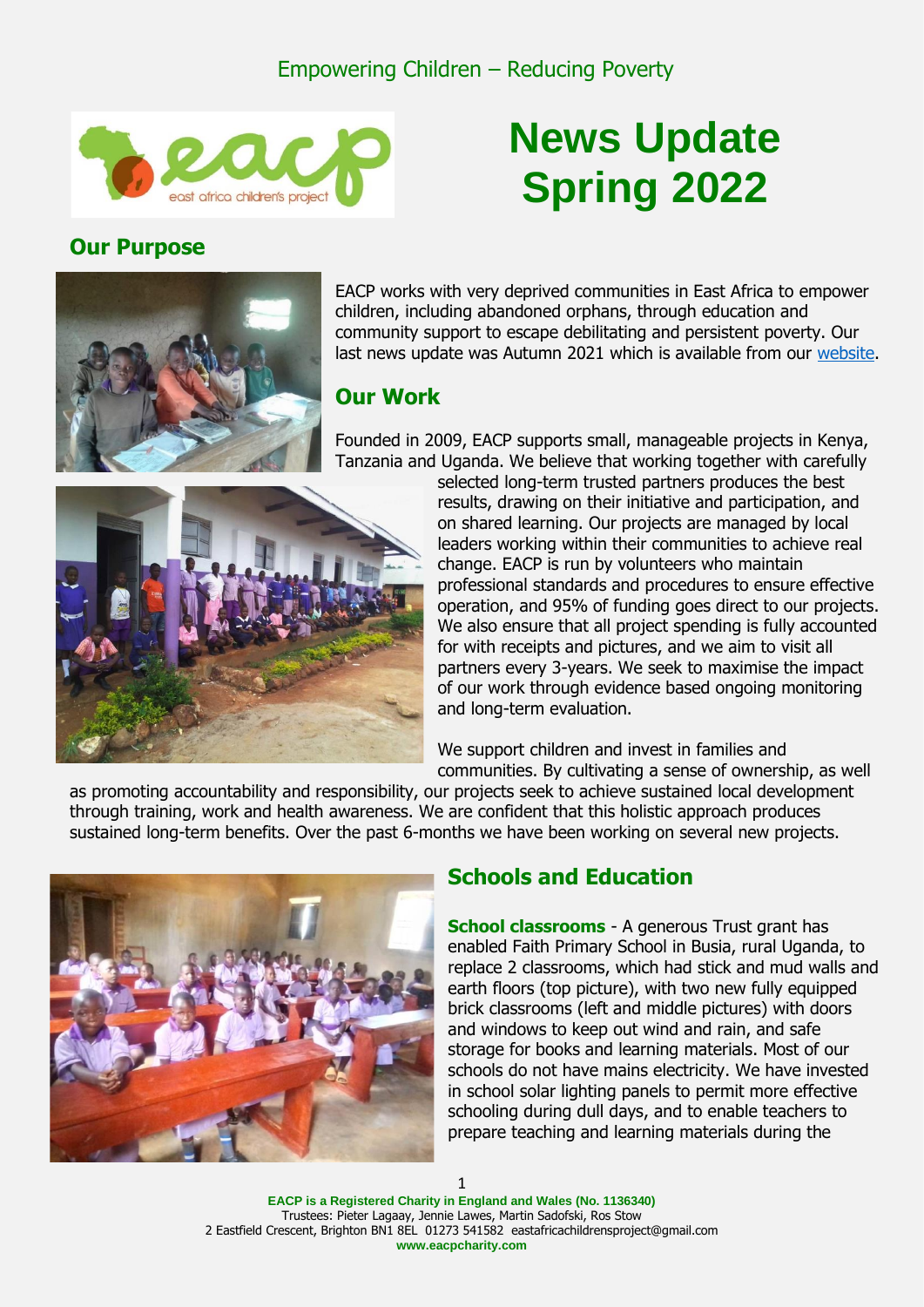evening. This upfront capital investment provides low-carbon and low-cost energy for schools.



**Covid pandemic** - The full or partial school closure programme in Kenya and Uganda began in March 2020 and schools only reopened in Uganda in Jan 2022. In 2022 East Africa has also experienced a cost-of-living crisis as food and energy prices have soared. With no additional government support this has caused serious financial problems for many families and schools in the region. It has been particularly challenging for three of the seven primary schools we support as they are also home for around 180 abandoned orphans or children in care, who have suffered abuse. During the crisis, as a temporary measure, we have been supporting schools to provide food and support for these children with one nutritious meal each day of maize,

rice, and beans grown by local farmers. In rural East Africa £9 will keep a child in food for a whole month. To help with school re-opening we have provided additional support for learning materials and locally made school uniforms.

**School Attendance and Street Children** – The evidence is clear that better nutrition improves





educational outcomes for deprived children [\(World Bank, 2016\)](https://www.worldbank.org/en/news/feature/2016/06/09/improving-africas-school-feeding-programs-analysis-sheds-light-on-strengths-challenges). Our five school garden lunch projects aim to keep poor children in school, and to raise nutritional levels and educational attainment. Schools hire local tractors to plough school land and projects are supported by parents and the local community who plant seeds and tend the crops. School meals are produced in simple school kitchens using the garden produce. This one meal a day is essential to support educational development and is often vital for many families.

School tuition costs are state supported in East Africa, but families still pay for additional school fees, uniforms, stationery and books. For example, it costs around £25 to equip a child for primary school and £125 for secondary (inc. fees) each year. This can be a challenge for many families. As schools re-opened we supported them to re-stock their learning materials. We also assisted 500 deprived children providing simple school uniforms. New clothes are rare, and uniforms engender pride and increased school attachment. Uniforms are made locally by women and cost around £3 each (see pictures pages 1,3).

In East Africa universal state education finishes at the end of primary school when children are around age 13. Each year a large number of children are unable to take-up hard won places at selective secondary schools due to family poverty. This year EACP supported 6 academically able children, who did well in exams, to take up places at secondary school by paying for shoes, school uniforms, fees and core textbooks during their 4-year courses. EACP also

supports young girls during menstruation to keep them in school, school programmes that empower women and discourage gender abuse, and enables physically disabled children to attend school.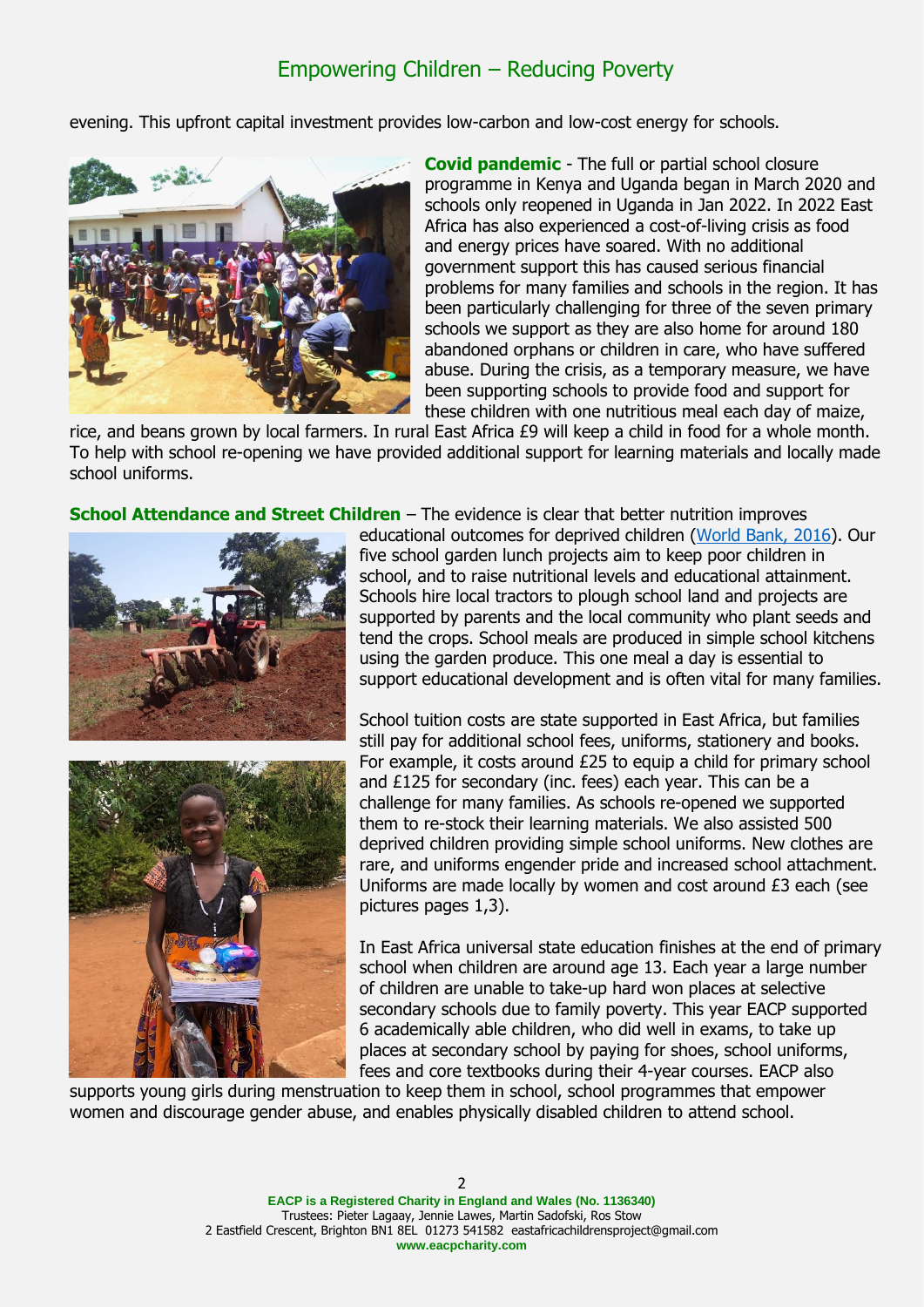**High School and College** – A generous bequest has enabled us to support 6 young people who had been orphaned as toddlers and under the care of Joy Centre from age 3, to progress to year 2 at university or college after successfully completing their first year courses. Their degree and diploma courses include aeronautical, electrical, and civil engineering, accounting, management, and education (teacher training).

#### **Climate Change, Solar lighting, and Water**

**Water**: To enable schools to access more reliable sources of clean water we invested in two new school water



boreholes (below) to reduce community reliance of unsafe sources (right). Each borehole benefits 500-600 school children, and the wider community.

**Solar**: Global warming disproportionately impacts poor rural communities in East Africa. Solar lighting is great for both schools and families. Solar lights are safe, very cost effective, raise productivity and improve health compared to kerosene lamps [\(BBC, 2012\)](https://www.bbc.co.uk/news/business-18262217). In late 2021 we invested in solar lighting and energy at



two of our rural partner schools that are off the main grid and without electricity. Some of the many benefits include: increased evening study time of 1-3 hours especially in winter; increased productivity of children and staff; health and wellbeing benefits from reduced kerosene use; and better safety and security from fire, animals, and snake bites at home and in the school compound. In 2022 we are looking to set up 2 school solar light libraries, following successful examples in the region [\(Solar Aid\)](https://www.lightingafrica.org/wp-content/uploads/2014/10/Light-Library-guide-FINAL-KH-09.09.14.pdf).

#### **Health and Community Development: Mosquito**

**nets** - Malaria kills around 400,000 people a year and

around two thirds of these are children under 5 [\(WHO,](https://www.who.int/news-room/fact-sheets/detail/malaria) 2021), who are often deprived. Sick children miss school, mothers stay at home to care, losing valuable income, which exacerbates poverty. Malaria nets



typically last around 3 years. Over the last 2-quarters EACP provided over 900 nets to partner schools for deprived children living in highrisk areas.

**Sanitation: School toilet blocks** - Joy Primary School (Nairobi) has around 300 children using a single limited toilet block. With our support they are building an additional 10-unit block connected into mains sewerage to improve sanitation and hygiene. Bulogo school (Uganda), which is twinned with a school in London, is constructing a new 10-cubicle eco-brick toilet using discarded plastic bottles from surrounding villages, which is helping to improve the local environment.

**Training and Enterprise**: Bulogo Women's Group in Uganda run courses in garment making. Many of the women on these courses are young teenage mothers who were forced to leave school, and